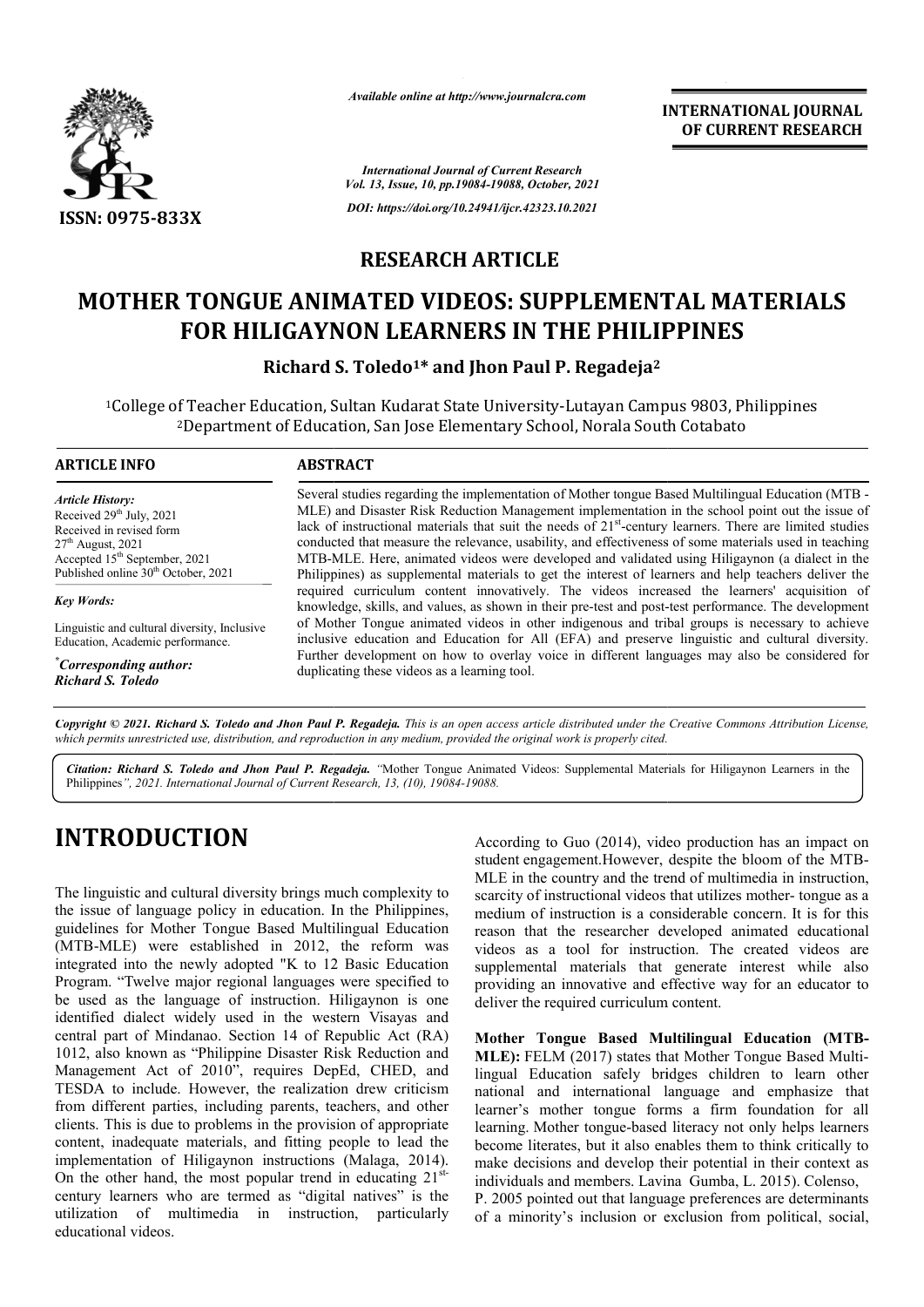and economic power, which may lead to social conflicts. These conflicts lead to violations of rights on language.

**Disaster:** Disasters are no longer viewed as one-off occurrences caused solely by natural factors but rather as representations of unsolved development issues. The disaster management practices have evolved from primarily a topdown relief and response approach to a more inter-sectorial risk management approach. In the current paradigm of risk management approaches, there is more room than ever before for addressing issues of risk reduction for the poor (Cutter, 2010).

**School Disaster Management:** Several studies have emphasized the significance of school in disaster management. School disaster management teams must be working together for they play important roles in implementing disaster plans. Management practices such as preparing disaster management plans for the school & evacuation routes, training of teachers, a delegation of responsibilities to different teachers are the major roles of the members of the disaster management team in a school. In the research conducted by Das 2014, he pointed out that the school disaster management team is in the planning stages, and there is scope for better planning and effective implementation for its execution. School safety has been a priority for schools, but the low level of disaster awareness planning can be attributed to infrequent planning and attendance at disaster awareness workshops and seminars for teachers (Onyango 2013). Despite various attempts to institute safety standards in schools, there are still several unresolved issues concerning students' safety in schools (Ismail 2016). He also pointed out a strong positive attitude among school administrators about the safety management plan and policy practices in school. Its commitment and communication of school administrators and safety education, training, and campaigns at schools significantly and positively predict teacher and staff participation, as well as parental and community involvement. School administrators should raise the level of awareness of disaster risk reduction issues among the teachers. A healthy working relationship with the community should be fostered to be able to involve the community in disaster risk reduction programs (Gicharu, 2015) Disaster drills are conducted to better prepare the students, faculty, and staff for the different uncertainties brought about by natural calamities and fire. The most frequent drill conducted was 'fire drill', some drills are 'earthquake drill' and 'bomb threat' drills. However, there were no drills on 'flood,' 'tsunami,' 'volcanic,' 'typhoon' although these natural disasters were considered equally dangerous (Alimen, 2013)

**Disaster Education:** Evaluation and risk assessment of school infrastructure, development of educational materials and activities for psychological recovery caused by disasters, and integration of school safety management and community-based disaster prevention are all deemed urgent. Assessments of school safety and vulnerability as a result of climate change and student psychological recovery following disasters are urgent lessons to be implemented after learning from the outcomes of a specific disaster (Chen C. Y, 2012). Moreover, disaster education should not only be limited to school students. Still, it should also be promoted to families and communities, as this is necessary to expand knowledge of DRR and contribute to a disaster-safe society in the country (Tuladhar, 2014).Furthermore, the study found that the community's coping mechanisms and the extent to which disaster management knowledge is integrated into school curricula are insufficient for dealing with earthquake disasters. It is thus recommended that traditional and modern technologies be integrated into curricula and, later, into practices for reducing disaster risk (Haulle 2012).

**Objectives:** This study aimed to develop DRRM educational videos for Hiligaynon Learners.

#### **Specifically, this study did the following.**

- Develop educational videos on:
- o Disasters
- flood
- earthquake
- $\bullet$  1.1.3 fire
- Determine the content validity of educational videos in terms of :
- o Appropriateness
- o Adequacy
- Determine the extent of the acceptability of the videos in terms of:
- o Relevance
- o Efficiency; and,
- o Usability
- Determine the effectiveness of the educational videos

## **METHODOLOGY**

The selected subjects of the study were the Grade 3 pupils of Blingkong Central Elementary School Lutayan District II Sultan Kudarat, Philippines. This research developed and validated educational videos in Mother Tongue-Based Multilingual Education (MTB-MLE) that focused on the topic in the K to 12 curriculum guide for Grade 3. PowerPoint and Animaker were used in developing an animated type of video. The three animated videos focused on disaster preparedness for flood, fire, and earthquake disasters. Master teachers and school heads validated the video's appropriateness, adequacy, and extent of acceptability in terms of relevance, usability, and effectiveness using the adopted questionnaire from Robles, 2016. The weighted mean and overall mean was used to analyze and interpret the results of the validation. The fivepoint Likert- Type Scale was used to better interpret the data obtained. Furthermore, the researcher used a T-test for dependent samples to find out the effectiveness of the educational videos.

### **RESULTS AND DISCUSSION**

Table 1 shows results of the content validity of the MTB-MLE Educational videos, which are Highly Appropriate with (M=4.87) and Highly Adequate (M=4.73) with an overall weighted mean (4.80) Very Highly Appropriate/adequate. With the appropriateness, the questionnaire consisted of 5 indicators. Three of the statements got the highest mean of 5.0, which was described as very highly appropriate. These statements were: the content of the videos representative of Kto 12 basic education curriculum: The videos are relevant for the topic on the disaster. Lastly, the videos suggest the answer to the respondents. In terms of adequacy, the questionnaire comprised 5 indicators. The four statements got the same weighted mean of 4.83, which was described as very highly adequate.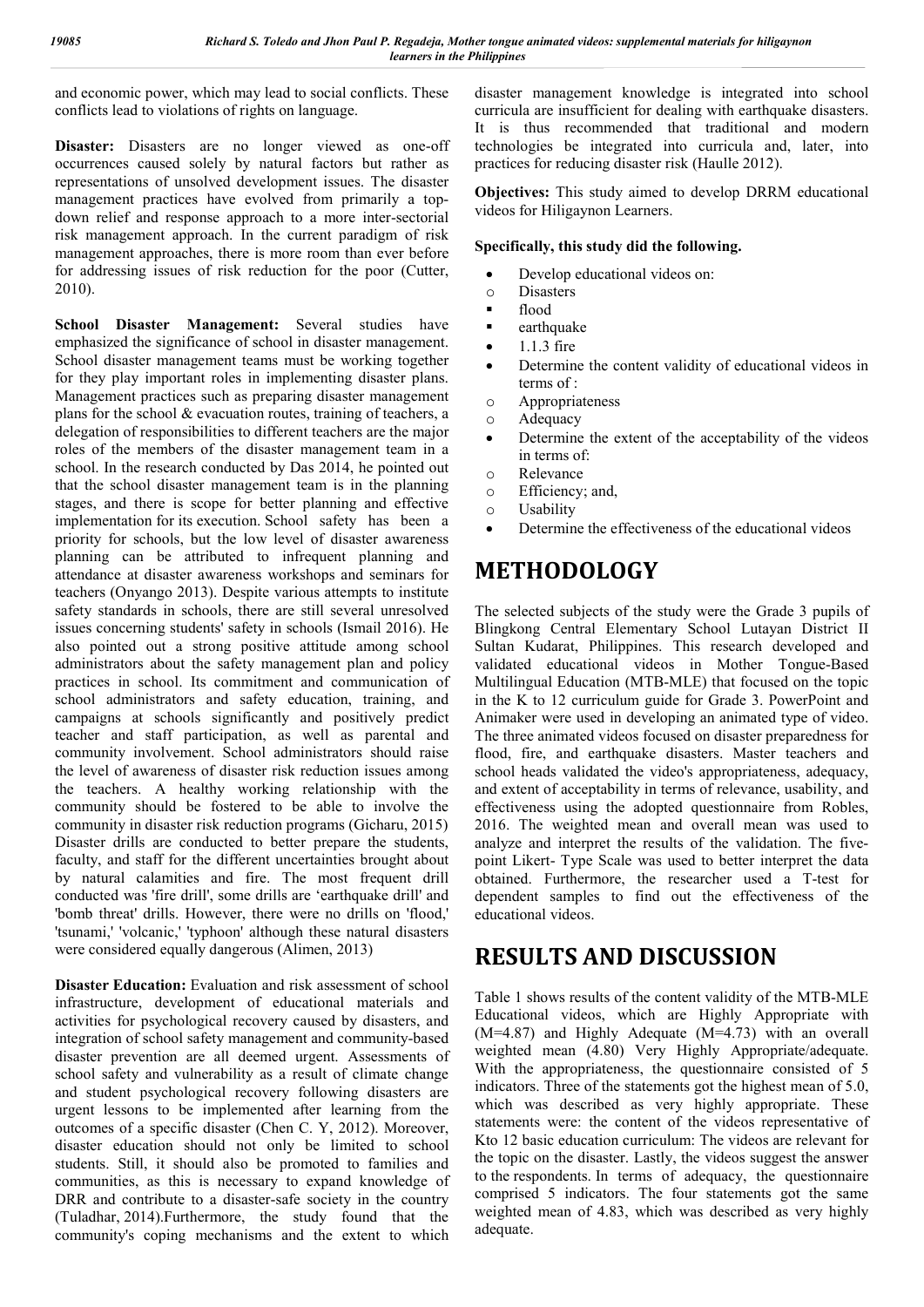**Table 1. Results on the Content Validity of the Educational Videos**

| Indicator       | Mean | <b>Statement</b>                     |
|-----------------|------|--------------------------------------|
| Appropriateness | 4.87 | Very Highly Appropriate              |
| Adequacy        | 4.73 | Very Highly Adequate                 |
| Overall Mean    | 4.80 | Very Highly Appropriate and Adequate |

**Table 2. Results on the Extent of Acceptability of Educational Videos**

| Indicator     | Mean | Statement              |
|---------------|------|------------------------|
| Acceptability | 4.83 | Very Highly Acceptable |
| Usability     | 4.83 | Very Highly Usable     |
| Relevance     | 4.73 | Very Highly Relevant   |
| Effectiveness | 4.97 | Very Highly Effective  |
| Overall Mean  | 4.78 | Very Highly Acceptable |

**Table 3. Difference between the Pre-test and Pupils-test of Grade 3 pupils**

| Variable                                                                       |                |       | Mean t-value t-critical $@5\%$<br>level | Remarks                              |
|--------------------------------------------------------------------------------|----------------|-------|-----------------------------------------|--------------------------------------|
| Pretest<br><b>Scores</b><br>Posttest<br><b>Scores</b><br>Mean Difference: 4.52 | 13.88<br>18.40 | 12.22 | 1.98                                    | There is a significant<br>difference |

The statements are the following: the videos have achieved the topics in the K to 12 basic education curriculum; the videos can further enhance awareness of natural disasters. The videos contain interesting details that promote the attention of the learners. This finding is supported by Benson 2015, who emphasized that blended learning should be the primary focus of a learning institution. He went on to explain that Video On Demand (VOD) is one of the new strategies being implemented in the classroom in the hopes of freeing up classroom time and encouraging greater student engagement. This is also supported by Aloraini 2012, who demonstrates that using multimedia in education is an effective way of improving learning. The animated videos, on the other hand, must be more interactive because the value of video for learning effectiveness is dependent on interactivity (Zhang, 2006). He further said that students who used an e-learning environment with non-interactive video did not fare any better. Irene 2012 also emphasized that time allocation and frequency of using video programs enhance the academic achievement of lower primary school pupils. He also recommends the training of teachers for them to employ appropriate skills in using video programs.

Table 2 shows the extent of MTB\_MLE educational videos' acceptability, usability, relevance, and effectiveness. Results revealed that the validators rated the extent of acceptability of the video tutorials very highly acceptable, usable, relevant, and effective with the means of 4.83, 4.83, 4.73, and 4.97, respectively, with an overall mean of 4.78. In terms of acceptability, the videos got a mean of 4.83, defined as very highly acceptable. Five statements acquired the same rating. The contents of the videos are acceptable as they provide systematic explanations that are aligned with K–12 curriculum guide; the contents of the videos are acceptable and appropriate to the level of understanding of the students, and the concepts of the educational videos are appropriate and accurately explained.

They are free from grammatical errors; the videos capture the main objective and are acceptable to learners of different learning styles that accelerate their academic performance among them. Moreover, the video is a creative approach that allows the viewer to understand the video the vital concept worth remembering likely watching the video has the greatest influence on the learning process. In relation to usability, the videos got a mean of 4.83, which is described as very highly usable. The three (3) statements got the same rating of 5.0, which was described as very highly usable. These statements were the following; the videos are innovative materials useful to reinforce students learning; the content of the videos may be used as a tool in helping viewers understand series of concepts worth remembering and lastly, the videos are suitable to students' learning styles and preferences. Hence these are useful to both learners and teachers. The other statements were; the videos may be used to maximize students' learning. Thus, these are beneficial to both learners and teachers in developing comprehension skills and bridging the learners to learn the other languages. The overall message of the videos is comprehensive and valuable to enhance student learning. The usability of the videos is rated an overall weighted mean of 4.83, which is very highly usable.

In relation to relevance, the videos got a mean of 4.73, described as very highly relevant.Specifically, the contents of the videos are essential to students since they provide relevant discussion to the subject matter got 4.83 mean. Secondly, the video can be considered as an important tool to achieve better retention of students learning for it has also a mean of 4.83. The video is important because it reinforces or supplements concepts in mother tongue multilingual education necessary for mastery. However, overall discussion in the video provides substantial explanation and gives clear discussion of the subject matter has WM= 4.67. Meanwhile the statements; as a whole, the videos are considered valid, effective, relevant and useful to both students and teachers got 4.5 weighted mean. The video got an overall mean of 4.97, inferred as very highly effective in terms of effectiveness. Four of the statements have the same weighted mean of 5.0, which is very highly relevant. These are the first, third, fourth, and fifth statements which are: the content of the videos may help students acquire a better understanding of the lesson; the videos presented are effective supplementary materials for reinforcement and application of new learning; the overall discussions of the video presented are effective in enhancing students learning; and as a whole, the videos are considered valid, effective, relevant and valuable to both students and teachers. On the other hand, the video will aid the student in developing their critical thinking skills, the weighted mean is 4.83. The very highly effective rating indicates that using a video for teaching instruction is relevant in developing learners' comprehension skills.

This denotes that the videos are supplemental materials for Mother - tongue Based Multilingual Education that develop pupils' critical thinking and comprehension skills with different learning styles, thus helpful to both learners and teachers. This finding is consistent with Guo 2014, who stated that videos are widely used as online learning resources around the world. He even said that video production has an impact on student engagement. This is also supported by Bello (2012), who stated that educational material in animated videos in the local language is a pioneer solution to some of the needs that people face in rural areas due to a lack of information. According to FELM 2017, using mother tongue helps children adjust to new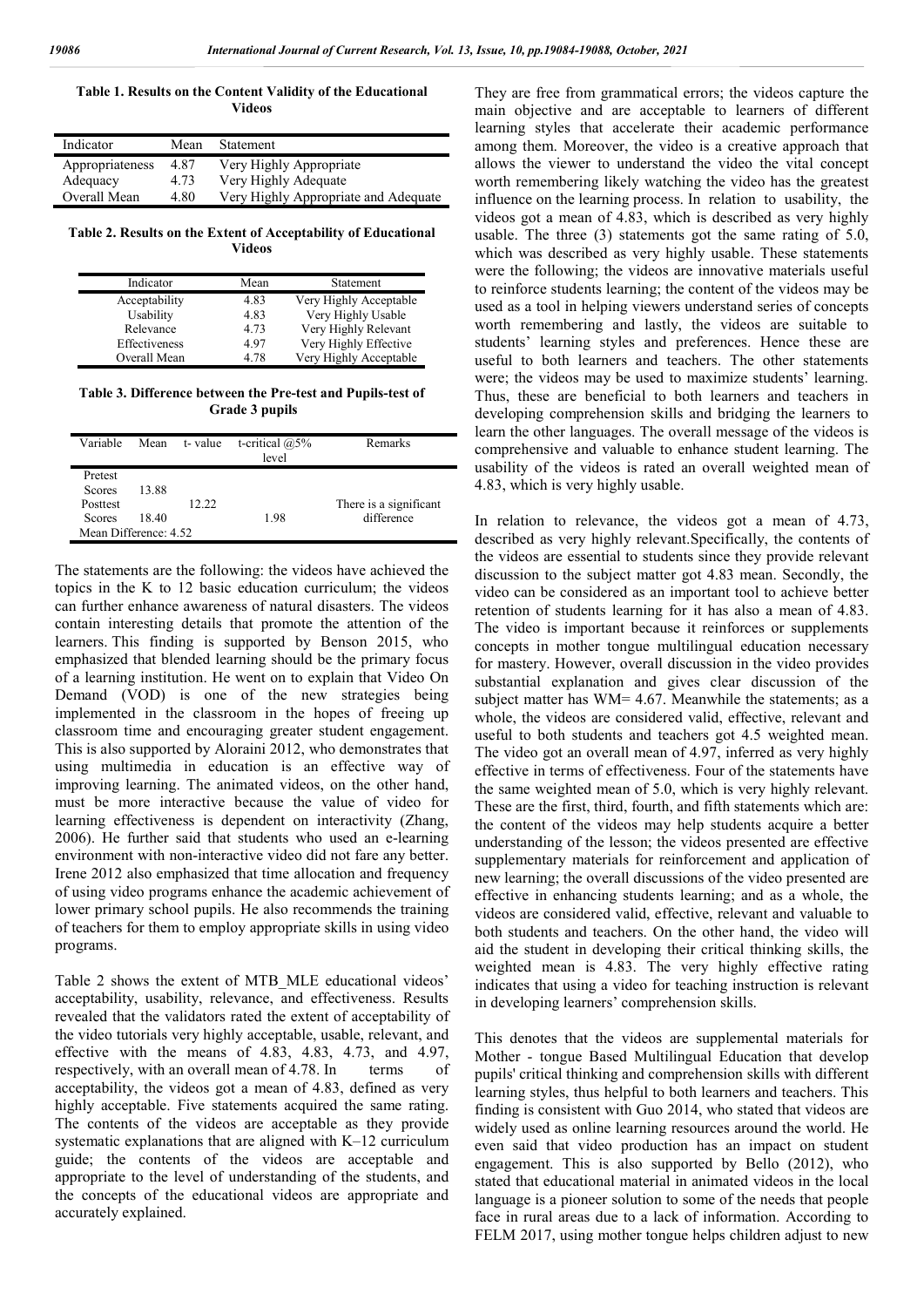school environment and makes the transition from home to school more natural. As a result, learners' academic performance and learning quality improved.. Furthermore, MTB-MLE gives all children the right to quality education in their mother tongue. Based on the Table 3, the mean pre-test scores of the grade three learners were 13.88, while the mean post-test scores were 18.4. This yielded a mean difference of 4.52. Using t-test scores for dependent samples, the obtained tcalculated was 12.22, and the-critical  $(a)$  5% level was 1.98. Since the t-critical  $\omega$  5% level <.05, then there was a significant difference between the pre-test and post-test scores of the learners. The above result implies that performance significantly improved when those learners were exposed to educational videos on Mother Tongue Based Multilingual Education such as Disaster Awareness. This is shown by the increase in their post-test scores. A possible explanation for this is that the integration of ICT in delivering lessons through educational videos helped increase learners' interest in the subject, which contributed to improved performance in the post-test. This finding affirms the study of Robles (2016) that educational video is effective in the learning process because it boosts interest and helps them improve academically (Linden, 2003) also asserts that information technology could facilitate skill acquisition for low literate learners.

#### **Conclusion**

- Animated videos improved curriculum delivery.
- Animated videos using Mother Tongue improved the acquisition of knowledge, skills, and values among learners.
- Mother Tongue animated videos help achieve inclusive education and Education For All (EFA) and to preserve linguistic and cultural diversity.

#### **Recommendations**

- The development of Mother Tongue animated videos in other indigenous and trial groups must be considered.
- For duplication of these videos as a learning tool, further development on how to overlay voice in different languages may also be considered.
- Videos must also be validated by the MDRRM to be used as a learning tool for the vulnerable community.
- The developed videos may be submitted to DepEd Regional office's MTB-MLE and Learning Resources Management and Development System (LRMDS) for accreditation and endorsement to be used as supplemental learning materials.
- The videos may also be submitted to the local DRMM office to be used as supplemental materials in the campaign for disaster preparedness in most vulnerable areas in the locality.

**Authors Contribution:** The authors contributed equally as cofirst authors of this manuscript.

**Competing Interest:** The authors declare no competing interests.

#### **Glossary of Abbreviation**

**CHED** - Commission on Higher Education **DepED** - Department of Education

**DRR** - Disaster Risk Reduction

**DRRM** - Disaster Risk Reduction Management

**EFA**- Education for All

**ICT** - Information and Commutication Technology

**LRMDS** - Learning Resources Management and Development System

**MDRRM** - Municipal Disaster Risk Reduction Management **MTB**-**MLE** - Mother tongue Based Multilingual Education **RA**- Republic Act

**TESDA** - Technical Education and Skills Development Authority

**VOD**- Video on Demand

### **REFERENCES**

- Alimen, R. (2013). Response to Global Environment Education for Disaster Risk Management: Disaster Preparedness of JBLFMU-Molo, Phillipiines. *Marine Navigation and Safety of Sea Transportaion: Maritime Transport and Shipping*, 49.
- Aloraini, S. (2012).The impact of using multimedia on students' academic achievement in the College of Education at King Saud University.*Journal of King Saud University-Languages and Translation*, *24*(2), 75-82.
- Bello‐Bravo, J., &Baoua, I. (2012). Animated videos as a learning tool in developing nations: A pilot study of three animations in Maradi and surrounding areas in Niger. *The Electronic Journal of Information Systems in Developing Countries*, *55*(1), 1-12.
- Benson, V., &Kolsaker, A. (2015). Instructor approaches to blended learning: a tale of two business schools. *The International Journal of Management Education*, *13*(3), 316-325.
- Chen, C. (2012). Damages to school infrastructure and development to disaster prevention education strategy after Tyhoon Morakot in Taiwan. *Disaster Prevention and Management: An international Journal*, 541-555.
- Chen, C. Y. (2012). Planning of Professional teacher training program for disaster prevention education and executing efficiency evaluation. *Disaster prevention and Management: An International Journal*, 608-623.
- Colenso, P. (2005). Education and social cohesion: developing a framework for education sector reform in Sri Lanka. *Compare: A Journal of Comparative and International Education*, *35*(4), 411-428.
- Das, P. (2014). Role and capacity building of school disaster management team: Issues and Insights. *International Journal of Education and Management Studies.*, 4(2),171.
- FELM. 2017. Mother Tongue-Based Multilingual Education among linguistic minorities. SuomenLahetysoeura, Helsinki. 64 p.
- Gicharu, C. (2015). Factors Influencing compliance with disaster risk reduction guidelines in public primary schools in Kiambaa, Division, Kiambu County Kenya. *Doctoral Dissertation, University of Nairobi*.
- Guo, P. J., Kim, J., & Rubin, R. (2014, March). How video production affects student engagement: an empirical study of MOOC videos. In *Proceedings of the first ACM conference on Learning@ scale conference* (pp. 41- 50).ACM.
- Haulle, E. (2012). Evaluating earthquake disaster risk management in schools in Rungwe Volcanic province in tanzania. *Jamba: Journal of Disaster risk studies*, 4(1).